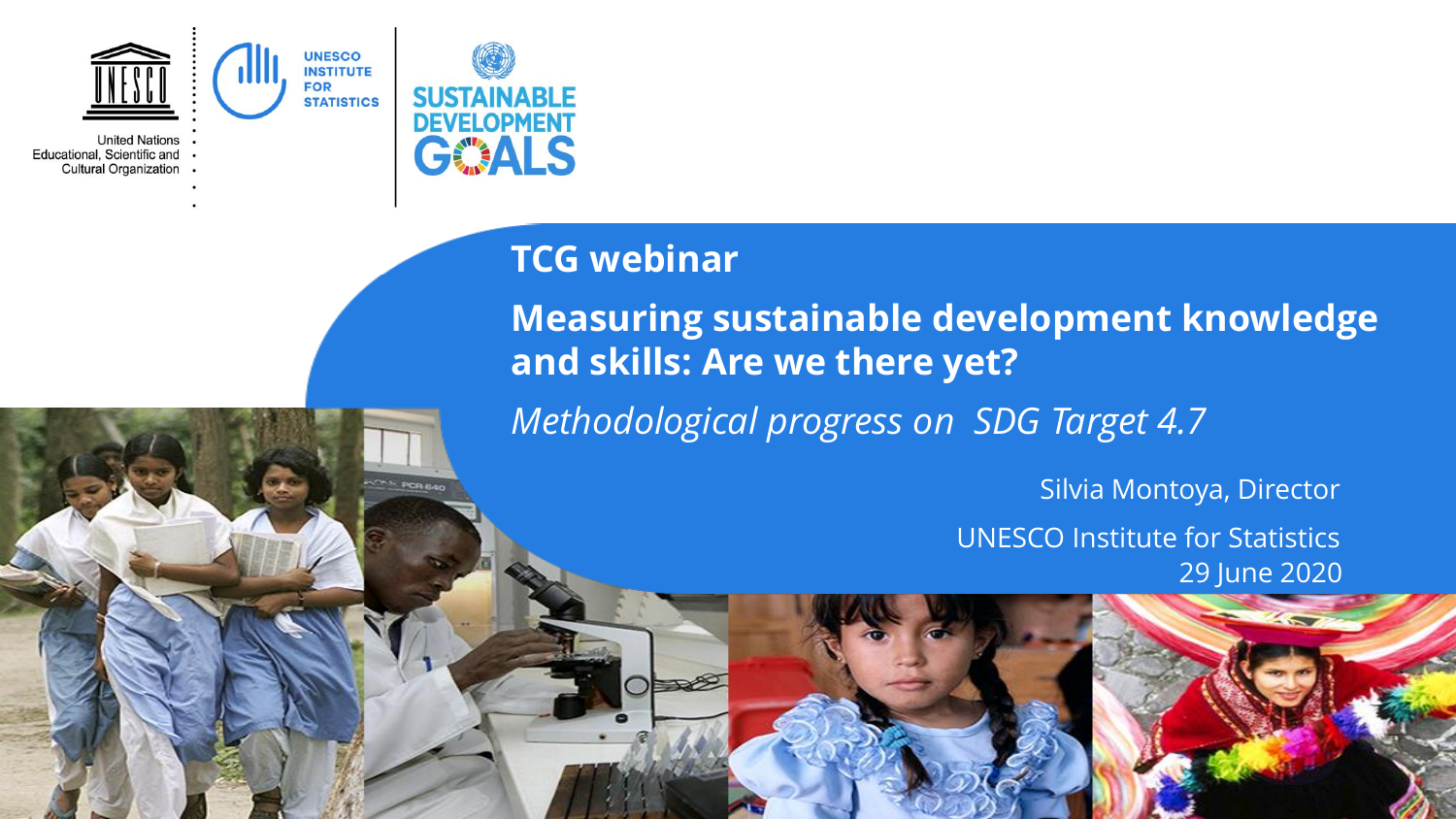# **Agenda**

- Welcoming and agenda
- Measurement Strategy for SDG Indicators 4.7.4 and 4.7.5 using International Large Scale Assessments in Education
- New Indicator Proposal for SDG Target 4.7 on Breath of Skills: Introduction of a Conceptual Framework
- Questions and feedback
- **Next steps**

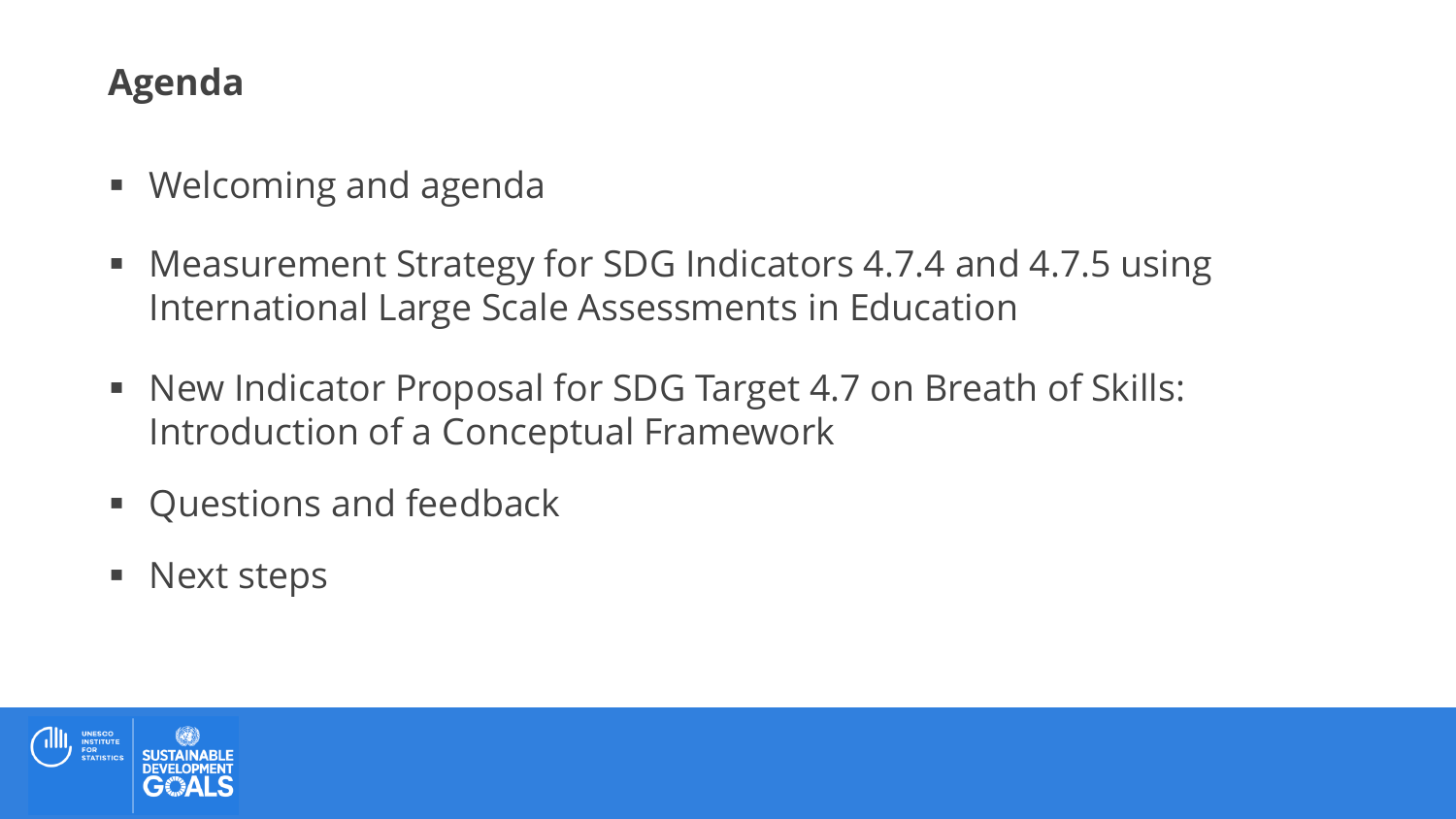## **SDG Thematic Indicator 4.7.4**



### **Target 4.7**

*By 2030 ensure all learners acquire knowledge and skills needed to promote sustainable development, including among others through education for sustainable development and sustainable lifestyles, human rights, gender equality, promotion of a culture of peace and non-violence, global citizenship, and appreciation of cultural diversity and of culture's contribution to sustainable development*

### *Current name*

Percentage of students in the final grade of lower secondary education showing adequate understanding of issues relating to global citizenship and sustainability *Proposed name* 

Percentage of students in the final grade of lower secondary education showing adequate understanding of issues relating to global citizenship and sustainability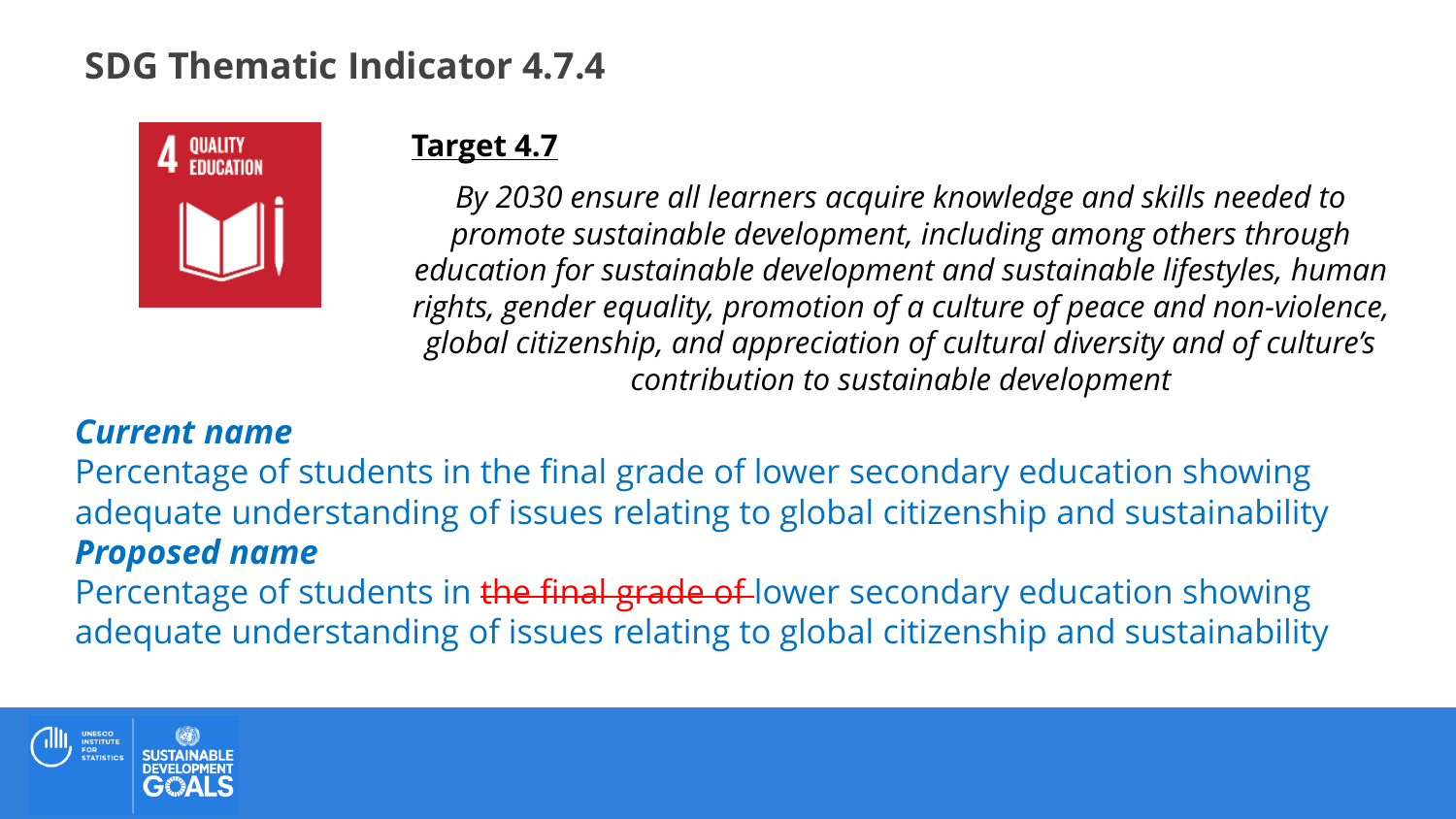## **SDG Thematic Indicator 4.7.5**



### **Target 4.7**

*By 2030 ensure all learners acquire knowledge and skills needed to promote sustainable development, including among others through education for sustainable development and sustainable lifestyles, human rights, gender equality, promotion of a culture of peace and non-violence, global citizenship, and appreciation of cultural diversity and of culture's contribution to sustainable development*

#### *Current name*

Percentage of 15-year-old students showing proficiency in knowledge of environmental science and geoscience

*Proposed name upon results of consultation after TCG5-Mexico* Percentage of 45-year-old-students in lower secondary showing proficiency in knowledge of environmental science and geoscience

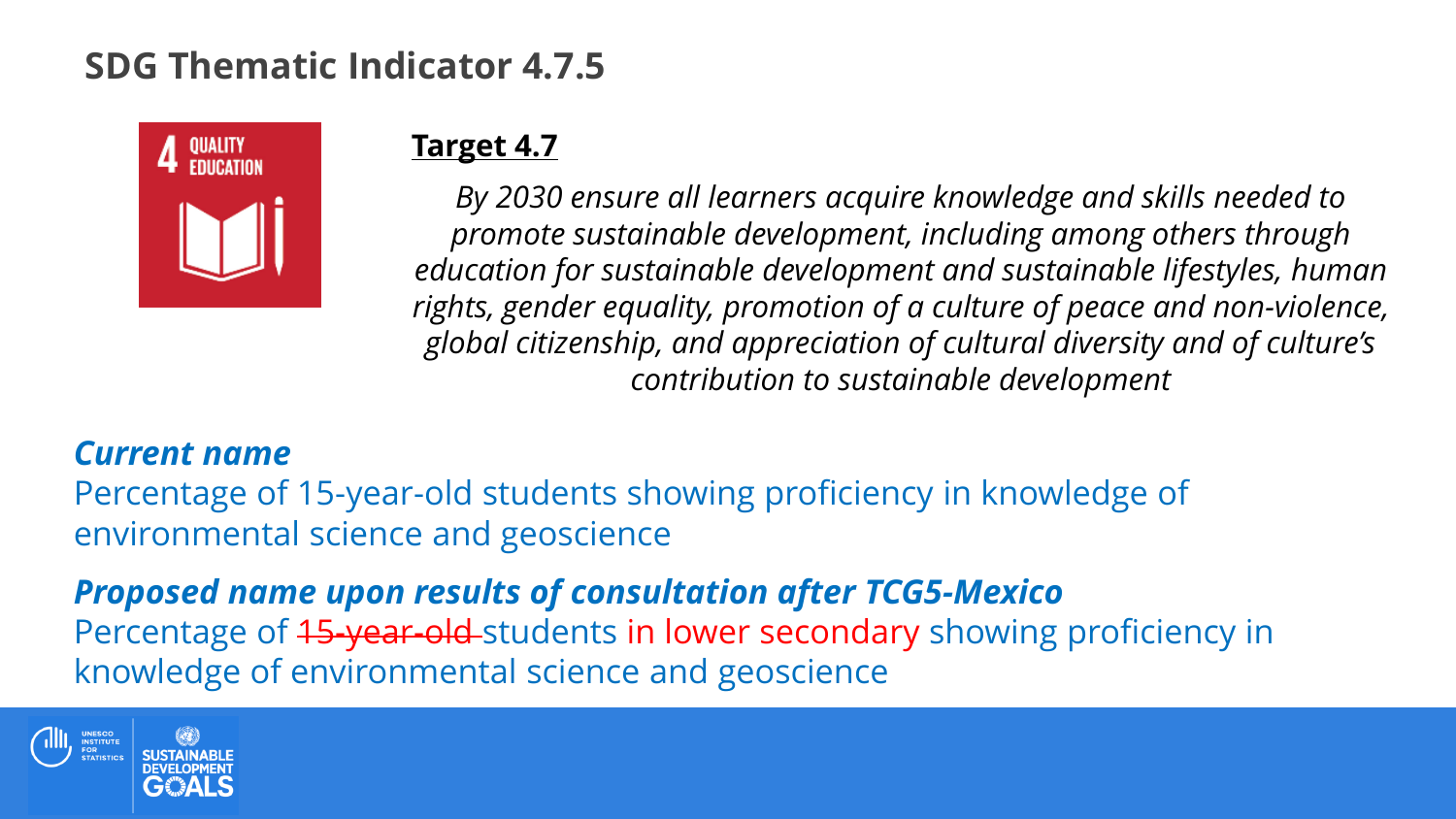### **Next Steps**

### 1) Indicators' name

*SDG Thematic Indicator 4.7.4* Percentage of students in the final grade of lower secondary education showing adequate understanding of issues relating to global citizenship and sustainability

*SDG Thematic Indicator 4.7.5* Percentage of 45-year-old-students in lower secondary showing proficiency in knowledge of environmental science and geoscience

- 2) Breadth of Skills framework
	- **Does the framework reflect the construct?**
	- What areas are missing/needs improvement?